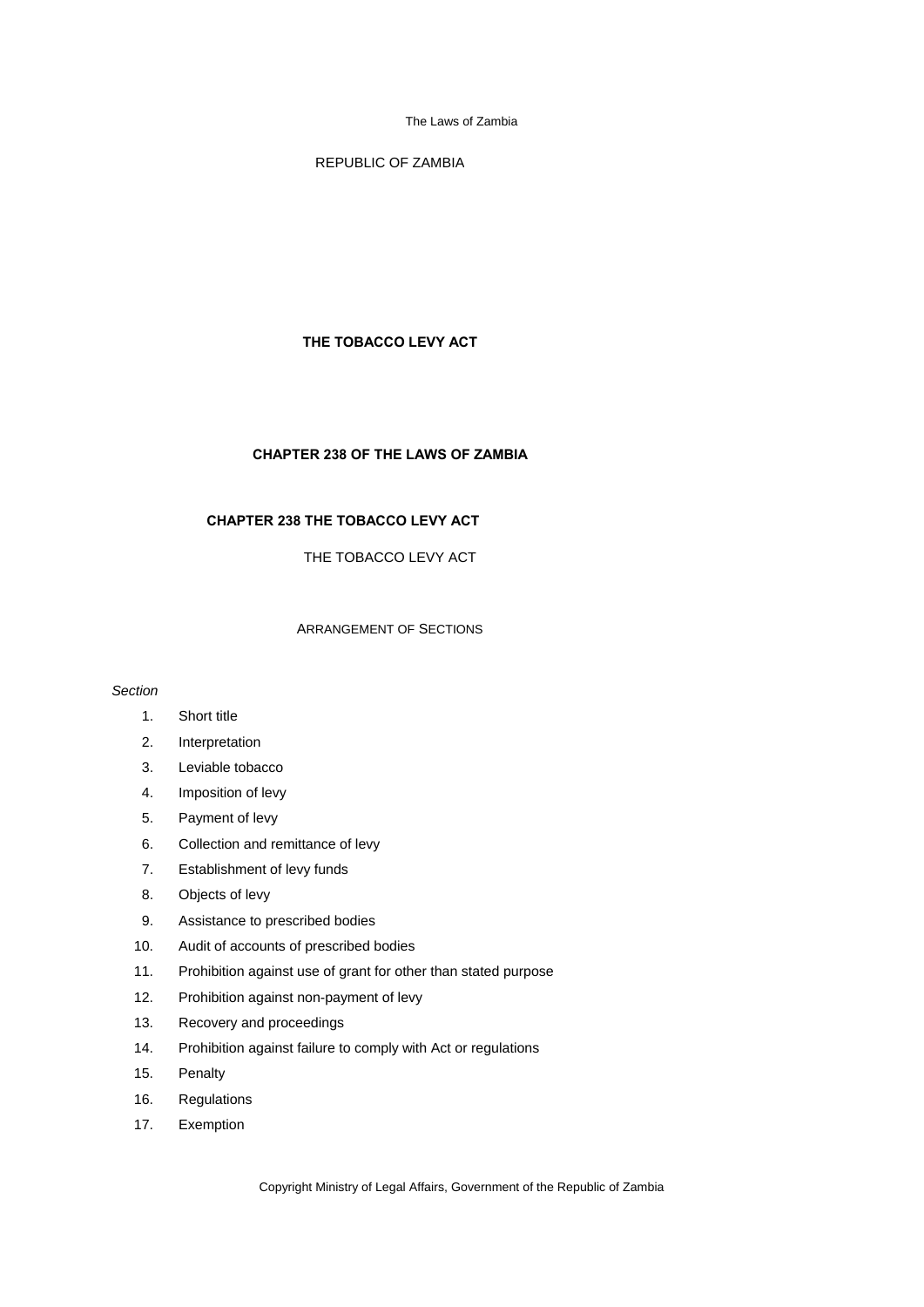SCHEDULE-Rate of levy

# **CHAPTER 238**

| TOBACCO LEVY                                                                                                                                                                                                                          | 65 of 1967<br>20 of 1968<br>13 of 1994 |
|---------------------------------------------------------------------------------------------------------------------------------------------------------------------------------------------------------------------------------------|----------------------------------------|
| An Act to provide for the imposition and control of a levy on tobacco grown in the<br>Republic of Zambia; and to provide for incidental matters.                                                                                      |                                        |
| [26th April, 1968]                                                                                                                                                                                                                    |                                        |
| 1.<br>This Act may be cited as the Tobacco Levy Act.                                                                                                                                                                                  | Short title                            |
| 2.<br>In this Act, unless the context otherwise requires-                                                                                                                                                                             | Interpretation                         |
| "Association" means the Tobacco Association of Zambia established pursuant to<br>the Tobacco Act;                                                                                                                                     | Cap. 237                               |
| "auctionable tobacco" means tobacco which, pursuant to the provisions of the<br>Tobacco Act, or any regulation or order made thereunder, is required to be<br>sold by auction on an auction floor;                                    | Cap. 237                               |
| "buyer" means any person who is a buyer of tobacco under the provisions of Part<br>VII of the Tobacco Act, and who is licensed as such pursuant to that Act;                                                                          | Cap. 237                               |
| "export on consignment" means the consignment of leviable tobacco by the grower<br>or producer thereof to an agent, factor or commission agent for purposes of<br>sale outside the Republic on behalf of the said grower or producer; |                                        |
| "grower" means any person who is or who is deemed to be a grower of tobacco<br>under the provisions of Part V of the Tobacco Act, and who is registered as<br>such pursuant to that Act;                                              | Cap. 237                               |
| "leviable tobacco" means tobacco prescribed as leviable tobacco pursuant to<br>section three:                                                                                                                                         |                                        |
| "levy" means the levy imposed under and in pursuance of this Act;                                                                                                                                                                     |                                        |
| "levy funds" means the special funds established pursuant to section seven;                                                                                                                                                           |                                        |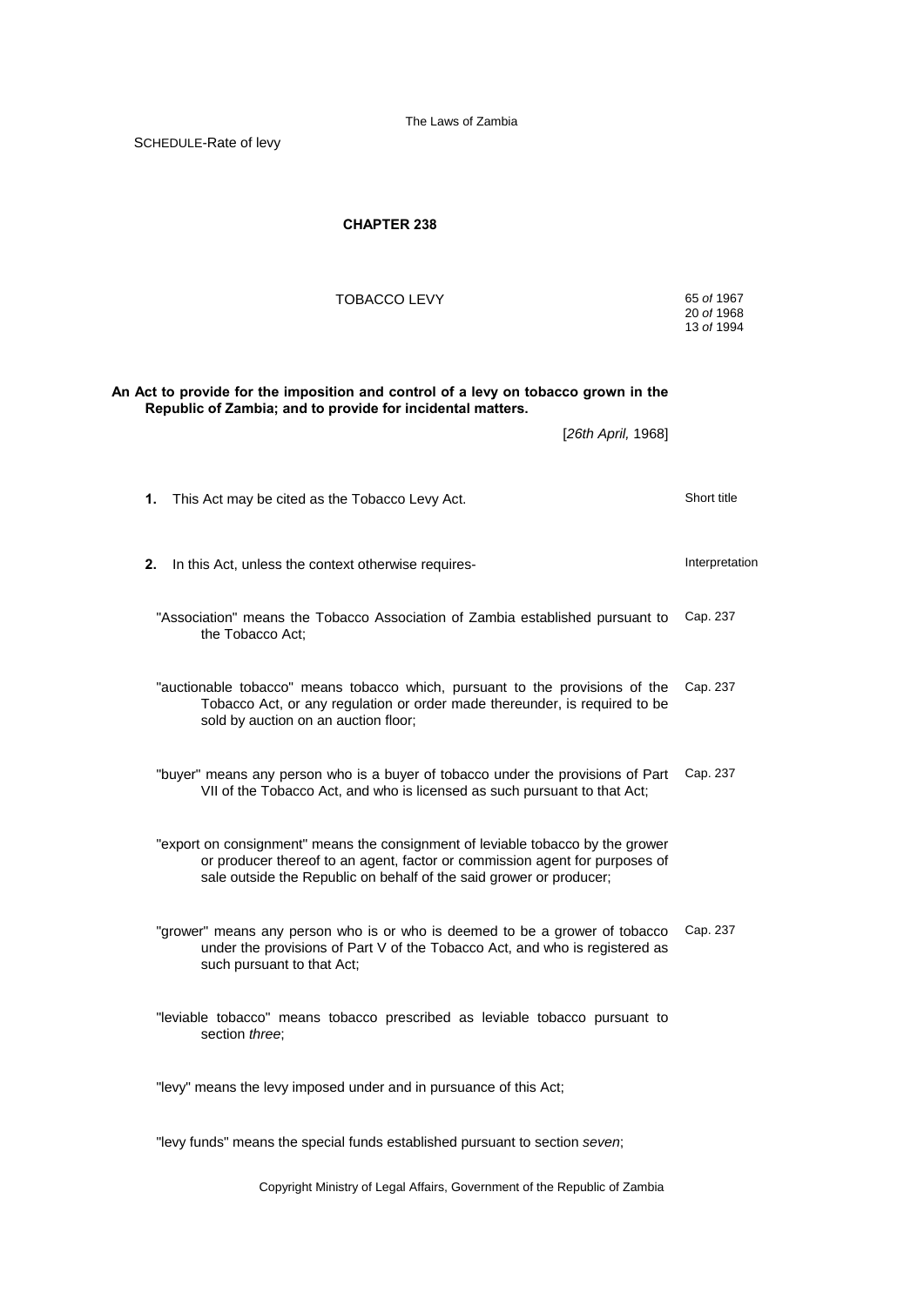- "non-auctionable tobacco" means tobacco which, under the provisions of the Cap. 237 Tobacco Act, or of any regulation or order made thereunder, is not required to be sold by auction on an auction floor;
- "Permanent Secretary" means the Permanent Secretary, responsible for agricultural activities;
- "prescribed co-operative society" means any co-operative society prescribed by the Minister pursuant to section *nine*;
- "prescribed growers' association" means any association of growers or producers of tobacco prescribed by the Minister pursuant to section *nine*;
- "prescribed statutory body" means any statutory body prescribed by the Minister pursuant to section *nine*;
- "producer" means any person, other than a grower, who grows tobacco in the Republic;
- "tobacco" means unmanufactured tobacco (including tobacco stems) of a class prescribed pursuant to section *eighty-three* of the Tobacco Act, and includes tobacco grown outside and imported into the Republic which, had it been grown within the Republic, would have been tobacco as herein defined; Cap. 237

"weight" means the weight which is known in the usage of the trade as wet weight.

**3.** The Minister may from time to time prescribe any class of tobacco as leviable Leviable tobacco tobacco for the purposes of this Act.

**4.** (1) Subject to the provisions of this Act, a levy shall be imposed on all leviable tobacco grown and sold in the Republic, which levy shall be at the rate specified in the Schedule. Imposition of levy

(2) Such levy shall be calculated on the weight of such leviable tobacco, and the Minister may prescribe different bases of calculation of such levy on such weight for different classes of such tobacco for the purposes of this Act.

**5.** (1) Subject to the provisions of subsection (2), and to the provisions of section Payment of levy *seventeen*, the levy imposed under this Act shall be payable to the Minister by every grower on all leviable tobacco sold by him or on his behalf.

(2) The levy imposed under this Act shall not be payable on leviable tobacco-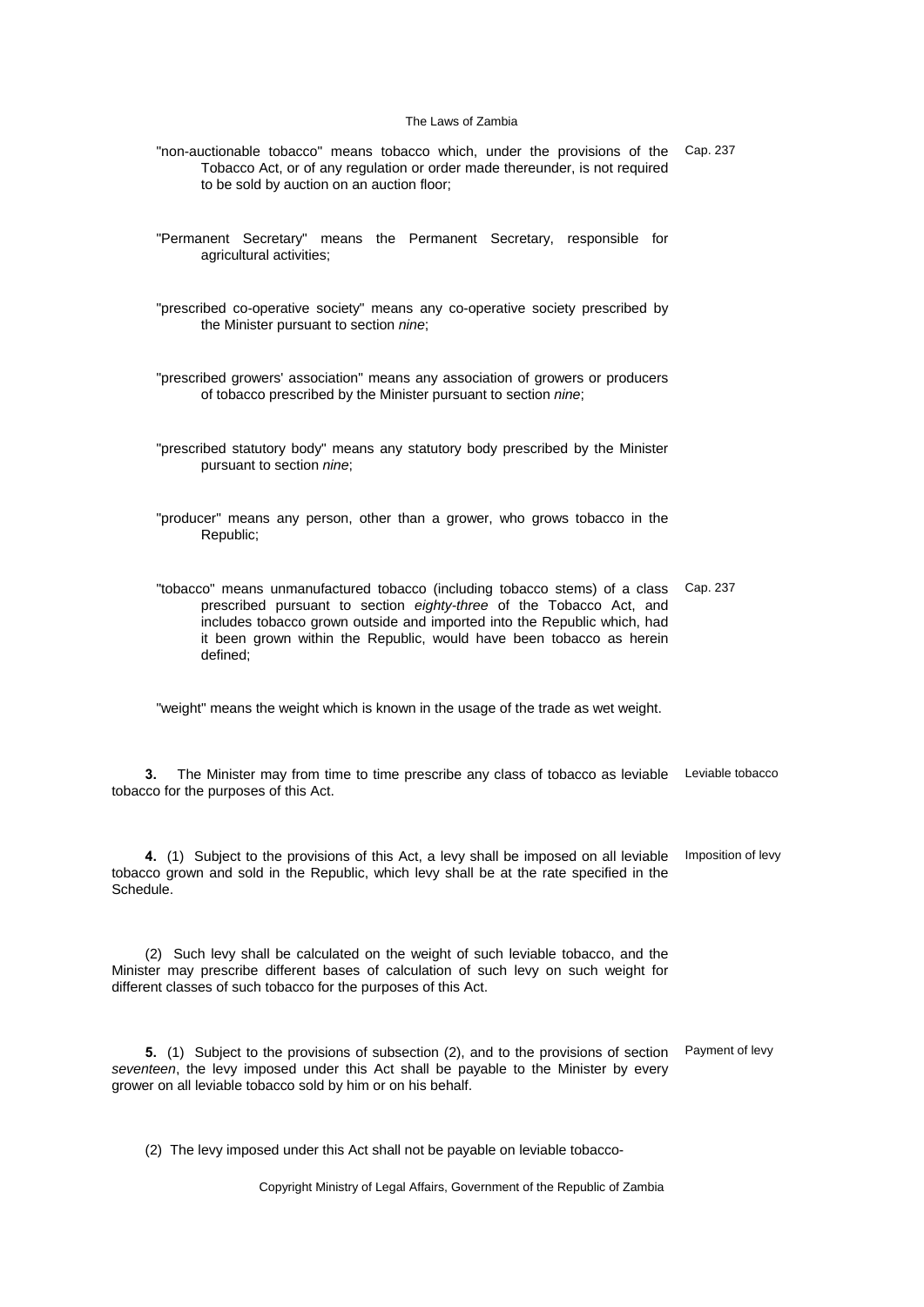- (*a*) upon which the levy has already been paid upon a previous sale thereof; or
- (*b*) which is exported on consignment.
- **6.** (1) The Minister may prescribe-<br> **6.** (1) The Minister may prescribe-
	- (*a*) the persons who shall be responsible for the provision of data, information and returns on sales of leviable tobacco and on the collection and remittance of the levy; and
	- (*b*) the date upon which such levy is due and payable; and
	- (*c*) the method and time of calculation, payment, collection and remittance of the levy.
- (2) The levy shall be remitted to the Permanent Secretary.
- **7.** On a date fixed by the Minister, the Minister shall establish-<br> **7.** On a date fixed by the Minister, the Minister shall establish-

(*a*) a fund to be known as the Flue-Cured Tobacco Levy Fund into which the Permanent Secretary shall pay the proceeds of the levy on flue-cured Virginia tobacco, if imposed; and

- (*b*) a fund to be known as the Oriental Tobacco Levy Fund into which the Permanent Secretary shall pay the proceeds of the levy on Oriental tobacco, if imposed; and
- (*c*) a fund to be known as the Burley Tobacco Levy Fund into which the Permanent Secretary shall pay the proceeds of the levy on Burley tobacco, if imposed; and
- (*d*) a fund to be known as the General Levy Fund into which the Permanent Secretary shall pay the proceeds of the levy on all classes of tobacco, other than flue-cured Virginia, Oriental or Burley tobacco, if imposed.

**8.** (1) The moneys in the various levy funds established pursuant to section *seven* shall, in the discretion of the Minister, be used for the purpose of assisting in financing the objects and functions of the Board and in promoting generally the development of the tobacco industry, having regard to the interest of the growers and producers of that class of leviable tobacco in respect of which each levy fund is established.

(2) The moneys in any levy fund may, until such time as they are used pursuant to this Act, be invested by the Minister in such manner as the Minister, in consultation with the Minister responsible for finance, may determine.

Copyright Ministry of Legal Affairs, Government of the Republic of Zambia

remittance of levy

funds

Objects of levy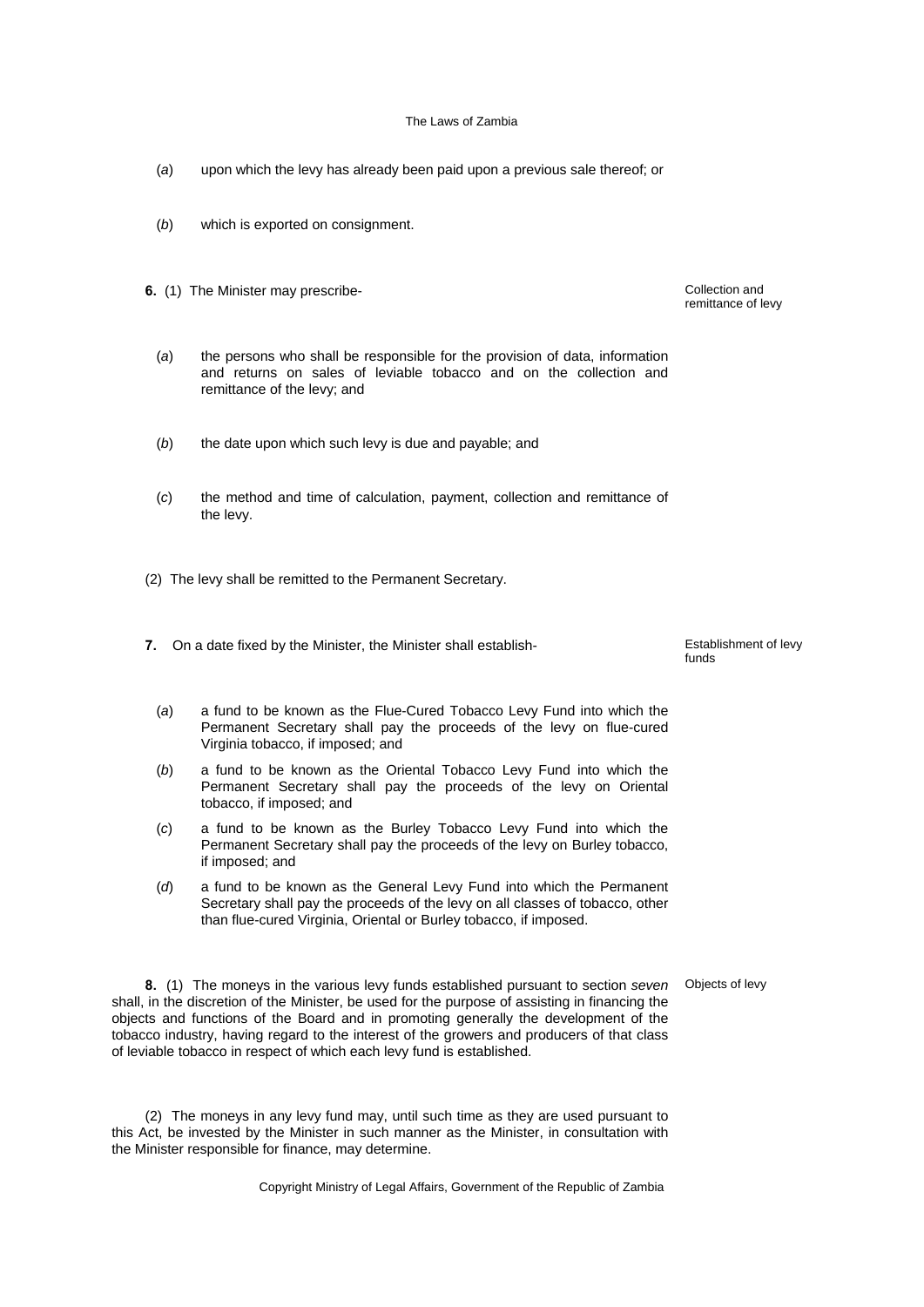(3) Sums accruing by way of interest on, or by way of the realisation of, investments made pursuant to subsection (2), shall be credited, and losses incurred on any realisation of such investments shall be debited, to the particular levy fund or funds to the credit of which the moneys invested were standing immediately before they were invested.

**9.** (1) The Minister may from time to time prescribe for the purposes of this Act-<br>Assistance to

prescribed bodies

- (*a*) any growers' association which represents growers or producers of leviable tobacco;
- (*b*) any co-operative society whose objects and functions include the rendering of assistance to growers or producers of leviable tobacco in the marketing of such tobacco;
- (*c*) any statutory body, other than the Board, whose objects and functions include the rendering of assistance to growers or producers of leviable tobacco in the marketing of such tobacco.

(2) Subject to the provisions of section *eight*, the Minister may, upon application to him in writing therefor, from time to time, in his absolute discretion, grant or lend to any prescribed growers' association which represents growers or producers of a class of leviable tobacco in respect of which a levy fund has been established under section *seven*, or to any prescribed co-operative society or statutory body whose objects and functions include the rendering of assistance to such growers or producers in the marketing of such leviable tobacco, so much of the moneys standing to the credit of that particular levy fund at the time of such grant or loan as in the opinion of the Minister may be conducive towards the furtherance of any stated purpose which is within the express objects of any such growers' association or which comprises part of the assistance in the marketing of such leviable tobacco rendered to such growers or producers by any such co-operative society or statutory body.

(3) For the purposes of this section and section *eleven*, "stated purpose" means the purpose expressly stated in writing in any application for a grant under subsection (2), to be that to which any moneys granted under that subsection, by virtue of that application, will be applied.

**10.** (1) Any association, co-operative society or statutory body prescribed pursuant to section *nine* shall keep proper accounts showing the manner in which moneys paid to it in pursuance of that section have been spent. Audit of accounts of

prescribed bodies

(2) The accounts referred to in subsection (1) shall be subject to annual audit by an auditor appointed by the association, co-operative society or statutory body, as the case may be, with the approval of the Minister.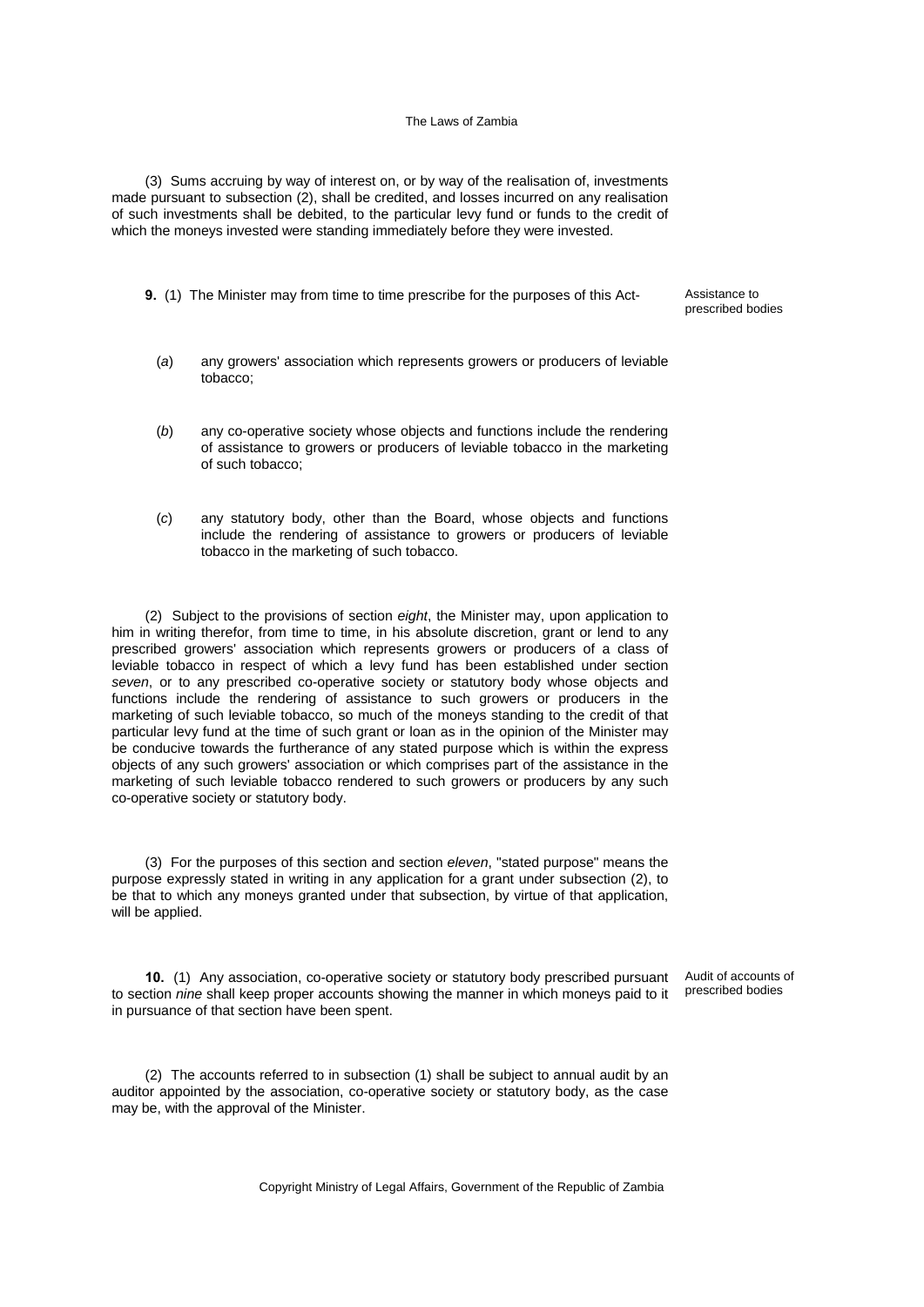(3) The auditor shall report to the Minister upon the application of any moneys granted or lent pursuant to section *nine* to such association, co-operative society or statutory body, as the case may be, over the period covered by such annual audit.

**11.** (1) Any prescribed co-operative society or prescribed statutory body, having obtained a grant pursuant to subsection (2) of section *nine*, which (without the consent of the Minister previously obtained in writing) expends or uses the moneys so granted, or any other part thereof, otherwise than for the stated purpose, shall be guilty of an offence and upon conviction shall be liable to a fine not exceeding fifteen thousand penalty units.

(2) Any individual, being the person responsible for the expenditure or use of any moneys granted, pursuant to subsection (2) of section *nine*, to any prescribed growers' association, prescribed co-operative society or prescribed statutory body, as the case may be, who (without the consent of the Minister previously obtained in writing) causes or permits the said moneys, or any part thereof, to be expended or used otherwise than for the stated purpose shall be guilty of an offence and upon conviction shall be liable to a fine not exceeding seven thousand five hundred penalty units or to imprisonment for a term not exceeding two years, or to both.

(3) Upon conviction of any person of an offence under this section, the Court shall, at the request of the prosecution, decree a penalty or further penalty against the person so convicted equal to the amount of such moneys proved to have been so expended or used in contravention of this section, and such penalty shall be a civil debt payable to the Government and recoverable by the Minister in any court of competent jurisdiction.

(*As amended by Act No.* 13 *of* 1994)

**12.** (1) Any person, being a person liable to pay any levy imposed pursuant to this Act, who fails or refuses to pay the said levy or any part thereof, when the said levy is due and payable as provided by or under this Act, shall be guilty of an offence.

(2) Any person, being a person responsible pursuant to section *six* for the collection and remittance of any levy imposed by or under this Act, who fails or refuses to collect or to remit the said levy or any part thereof as provided by or under this Act, shall be guilty of an offence.

**13.** (1) Any levy imposed pursuant to this Act is a debt due to the Government and may be sued for and recovered in any court of competent jurisdiction by the Minister from the grower or from any other person liable for the collection and remittance thereof under and pursuant to this Act.

(2) Any grower and any other person liable for the collection and remittance of any levy imposed pursuant to this Act may be joined as defendants in any proceedings instituted pursuant to subsection (1), and judgment in any such proceedings may be given against such parties jointly and severally.

Prohibition against use of grant for other than stated purpose

non-payment of levy

Prohibition against

Recovery and proceedings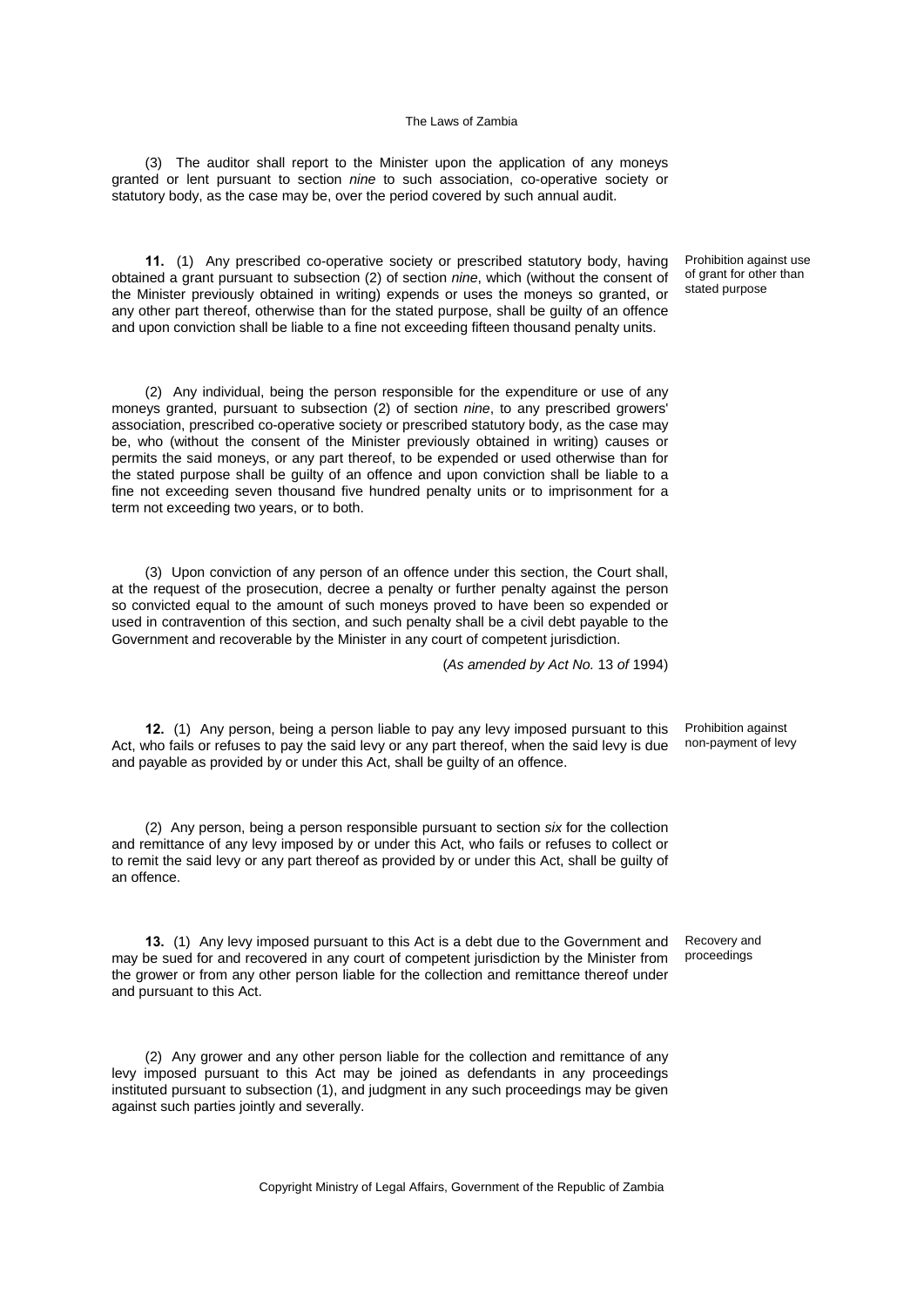| Any person who contravenes or fails to comply with any of the provisions of<br>14.<br>this Act or with any regulation, reguirement or condition lawfully prescribed thereunder<br>shall be guilty of an offence.                                                                                                                                                                                                                                                                                      | Prohibition against<br>failure to comply with<br>Act or regulations |
|-------------------------------------------------------------------------------------------------------------------------------------------------------------------------------------------------------------------------------------------------------------------------------------------------------------------------------------------------------------------------------------------------------------------------------------------------------------------------------------------------------|---------------------------------------------------------------------|
| Save where otherwise expressly provided, any person who is convicted of an<br>15.<br>offence under this Act shall, in the case of a first offence, be liable to a fine not exceeding<br>three thousand penalty units or to imprisonment for a term not exceeding twelve months,<br>or to both and, in the case of a second or any subsequent offence, to a fine not exceeding<br>four thousand five hundred penalty units or to imprisonment for a term not exceeding<br>eighteen months, or to both. | Penalty                                                             |
| (As amended by Act No. 13 of 1994)                                                                                                                                                                                                                                                                                                                                                                                                                                                                    |                                                                     |
| 16.<br>The Minister may, by statutory instrument, make regulations prescribing<br>anything which under any provision of this Act is to be or may be prescribed.                                                                                                                                                                                                                                                                                                                                       | Regulations                                                         |

**17.** The Minister may by regulation exempt any class of persons or any class of leviable tobacco from any or all of the provisions of this Act. Exemption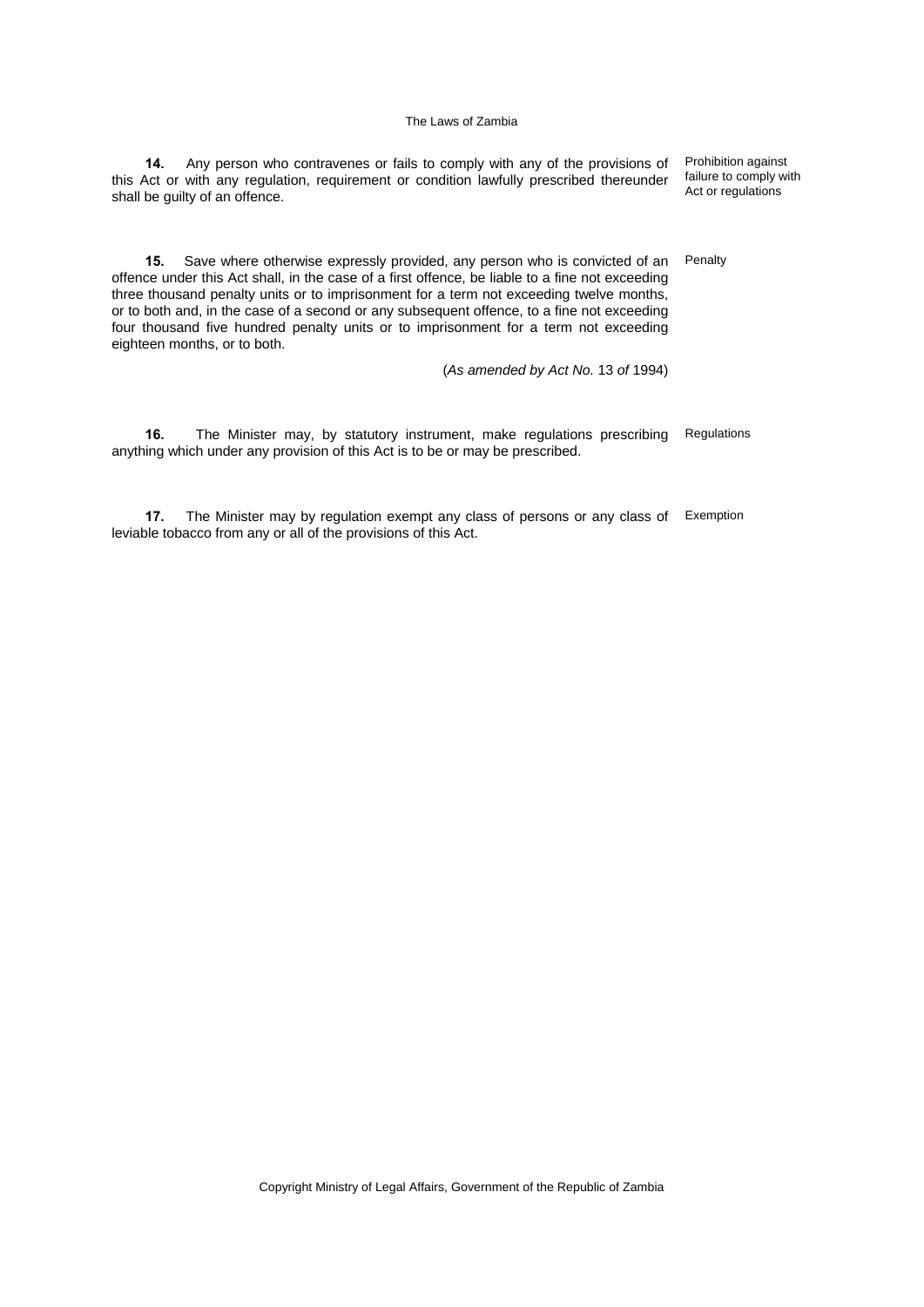SCHEDULE

(*Section* 4)

RATE OF LEVY

 *Rate per kg* On all leviable tobacco ... ... ... ... 15 fee units

(*As amended by No*. 20 *of* 1968 *and Act No.* 13 *of* 1994)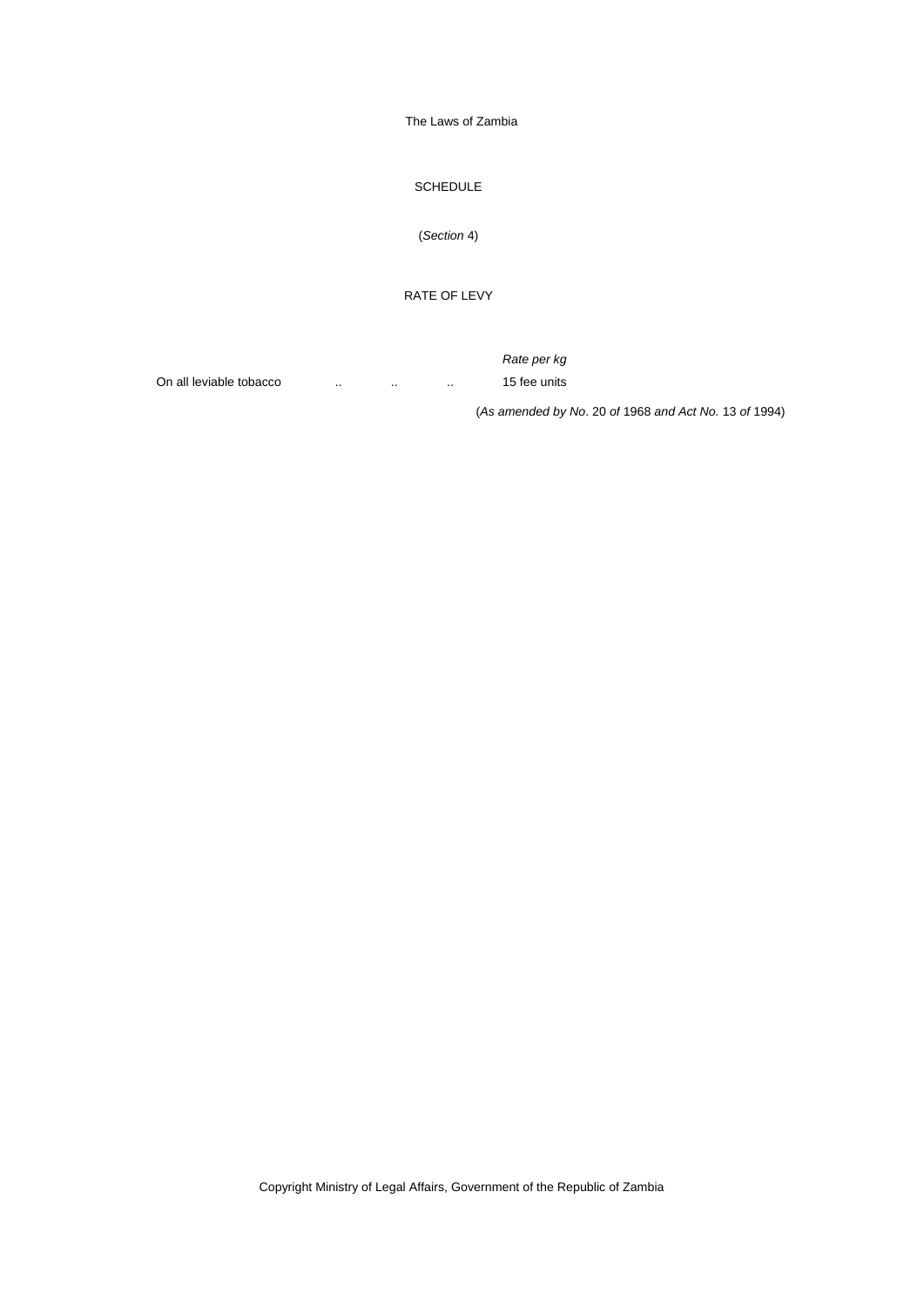*Statutory Instrument* 161 *of* 1968

## **SUBSIDIARY LEGISLATION**

### TOBACCO LEVY

#### SECTIONS 3, 4, 5, 6, 9, 16 AND 17-THE TOBACCO LEVY REGULATIONS

#### *Regulations by the Minister*

|  |  |  | 1. These Regulations may be cited as the Tobacco Levy Regulations. | Title |
|--|--|--|--------------------------------------------------------------------|-------|
|--|--|--|--------------------------------------------------------------------|-------|

**2.** For the purposes of the Act, the following classes of tobacco shall be leviable Leviable tobacco tobacco:

All classes of tobacco prescribed pursuant to section *fifty-nine* of the Tobacco Act as Cap. 237 auctionable or non-auctionable tobacco.

**3.** (1) The amount of levy payable shall be calculated to the nearest whole ngwee at the rate specified in the Schedule to the Act, on the weight of the tobacco sold. Payment, calculation, collection and remittance of levy

(2) The levy shall be due and payable by the grower on the weight of all leviable tobacco sold by him or on his behalf, on the day of the sale.

(3) The levy shall be collected by the deduction of the appropriate amount from the proceeds of the sale-

| (a) |          |  | in the case of auctionable tobacco, by the holder of the auction floor |  |  |  |  |
|-----|----------|--|------------------------------------------------------------------------|--|--|--|--|
|     | licence: |  |                                                                        |  |  |  |  |

- (*b*) in the case of non-auctionable tobacco purchased by the Board or its agent, by the Board;
- (*c*) in the case of all other non-auctionable tobacco, by the buyer.
- (4) The levy shall be remitted to the Permanent Secretary-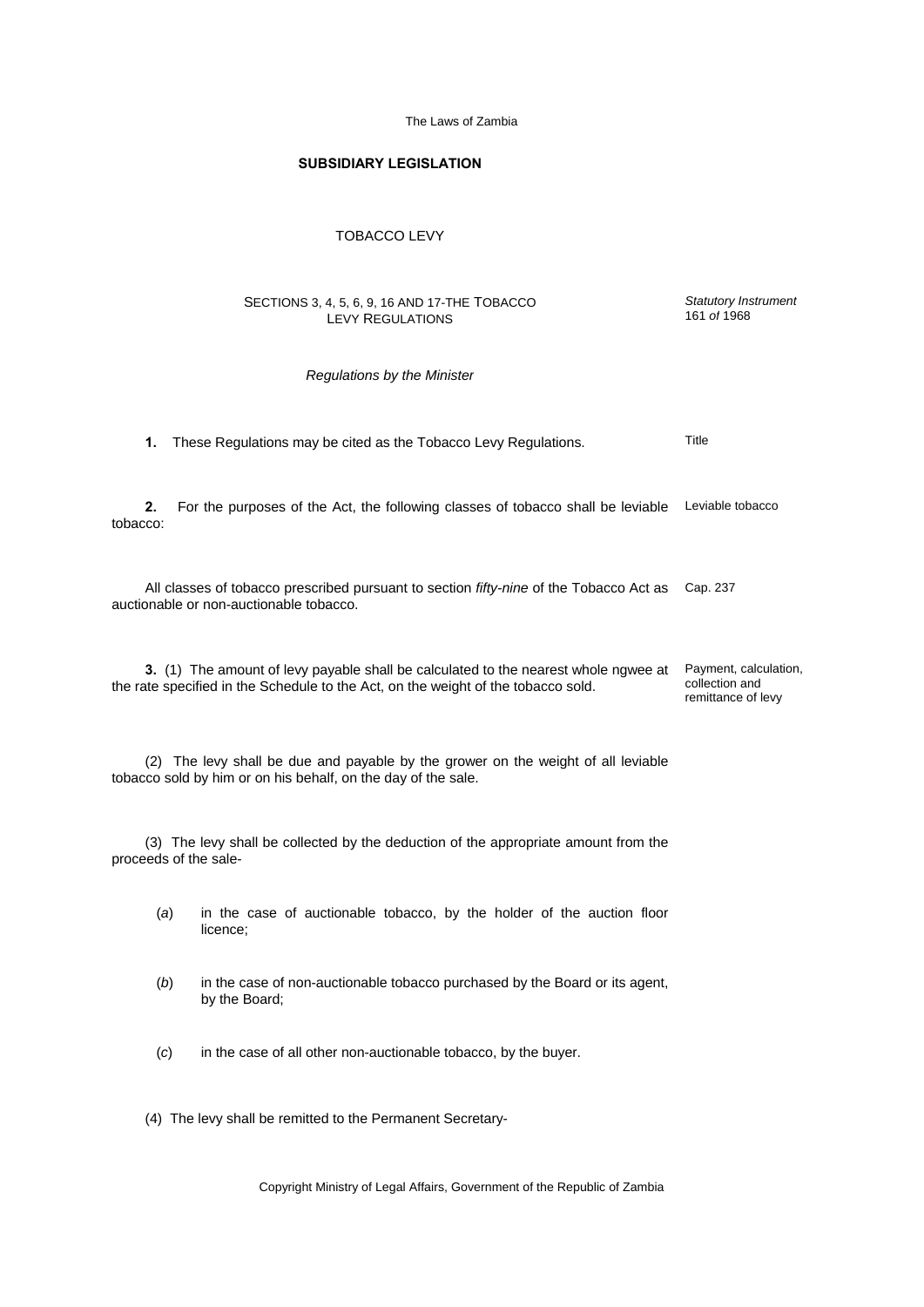- (*a*) separately in respect of each class of tobacco as prescribed pursuant to Cap. 237 section *fifty-nine* of the Tobacco Act;
- (*b*) by the person who collects it pursuant to sub-regulation (3);
- (*c*) within a period of four weeks following the week in which it becomes payable pursuant to sub-regulation (2).

(5) (*a*) Each remittance shall be supported by a statement, duly signed and dated by the person making the remittance, in Form TLA.1 as set out in the First Schedule.

(*b*) The Permanent Secretary shall issue a receipt on account of the levy in respect of the remittance. If the Permanent Secretary, at any time after receipt of such remittance, is not satisfied that the return in respect of such payment is correct, he may call upon the person making the remittance to produce evidence of all relevant transactions in leviable tobacco for the purpose of determining the amount of levy for which such person is actually liable.

(*c*) Within one month of the final remittance of levy for each season, every person who has made a remittance pursuant to sub-regulation (4) shall render to the Permanent Secretary a return as set out in Form TLA.2 of the First Schedule, which return shall summarise all remittances of levy made during the season by the said person in respect of each class of leviable tobacco.

**4.** For the purpose of section *nine* of the Act, the prescribed bodies to which Prescribed bodies assistance may be given from the proceeds of the levy shall be those bodies set out in the Second Schedule.

FIRST SCHEDULE

(*Regulation* 3)

PRESCRIBED FORMS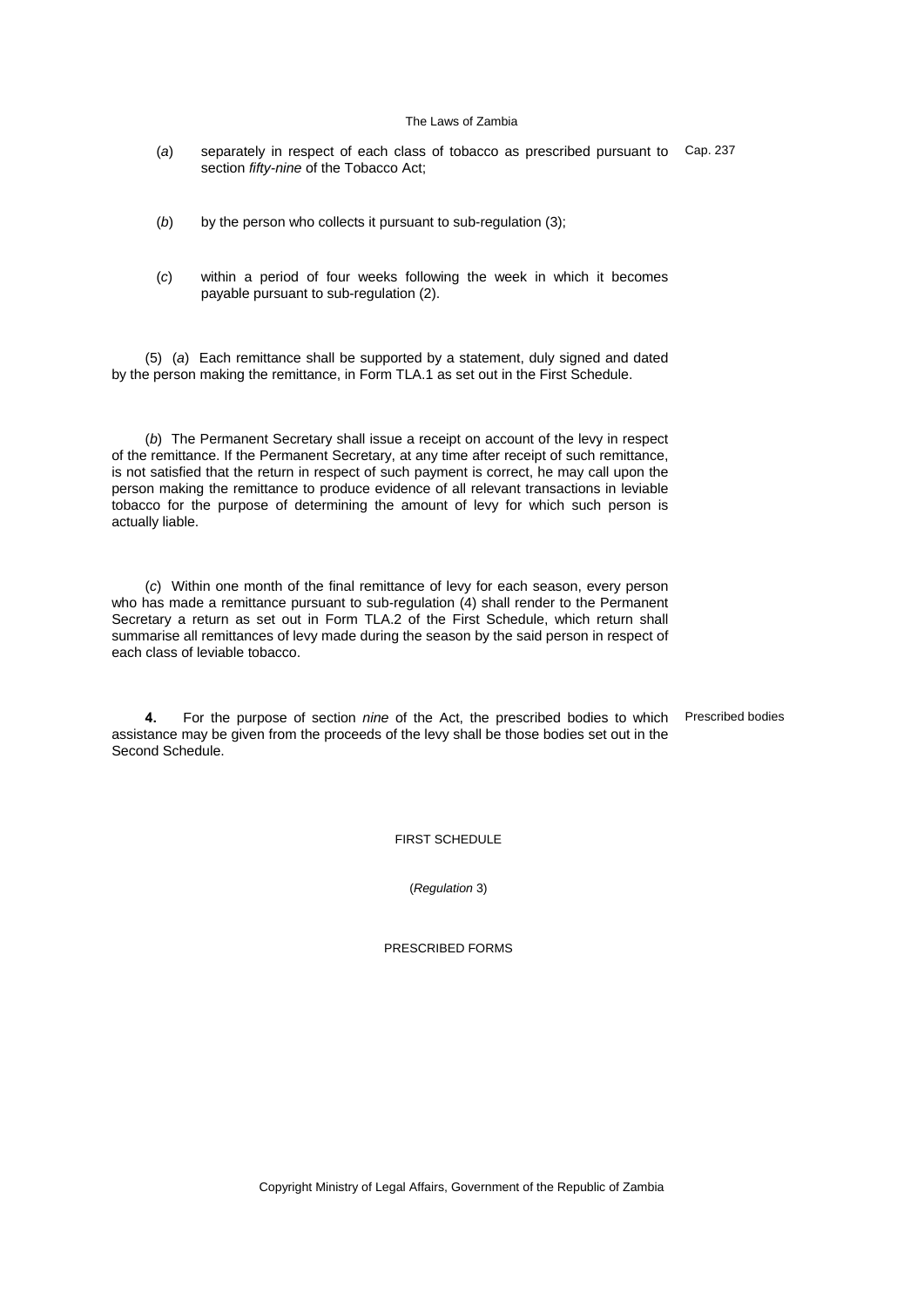FORM TLA.1

Permanent Secretary, Ministry of Agriculture, Lusaka.

# REMITTANCE OF TOBACCO LEVY:H SEASON 19 ...............

| Name and address of person making this remittance | Class of tobacco:           |     |  |
|---------------------------------------------------|-----------------------------|-----|--|
|                                                   |                             |     |  |
| Date of sale                                      | Weight: kg.                 |     |  |
|                                                   | Total weight of this class: | kg. |  |
|                                                   | Total of this remittance:   | ĸ   |  |
|                                                   |                             |     |  |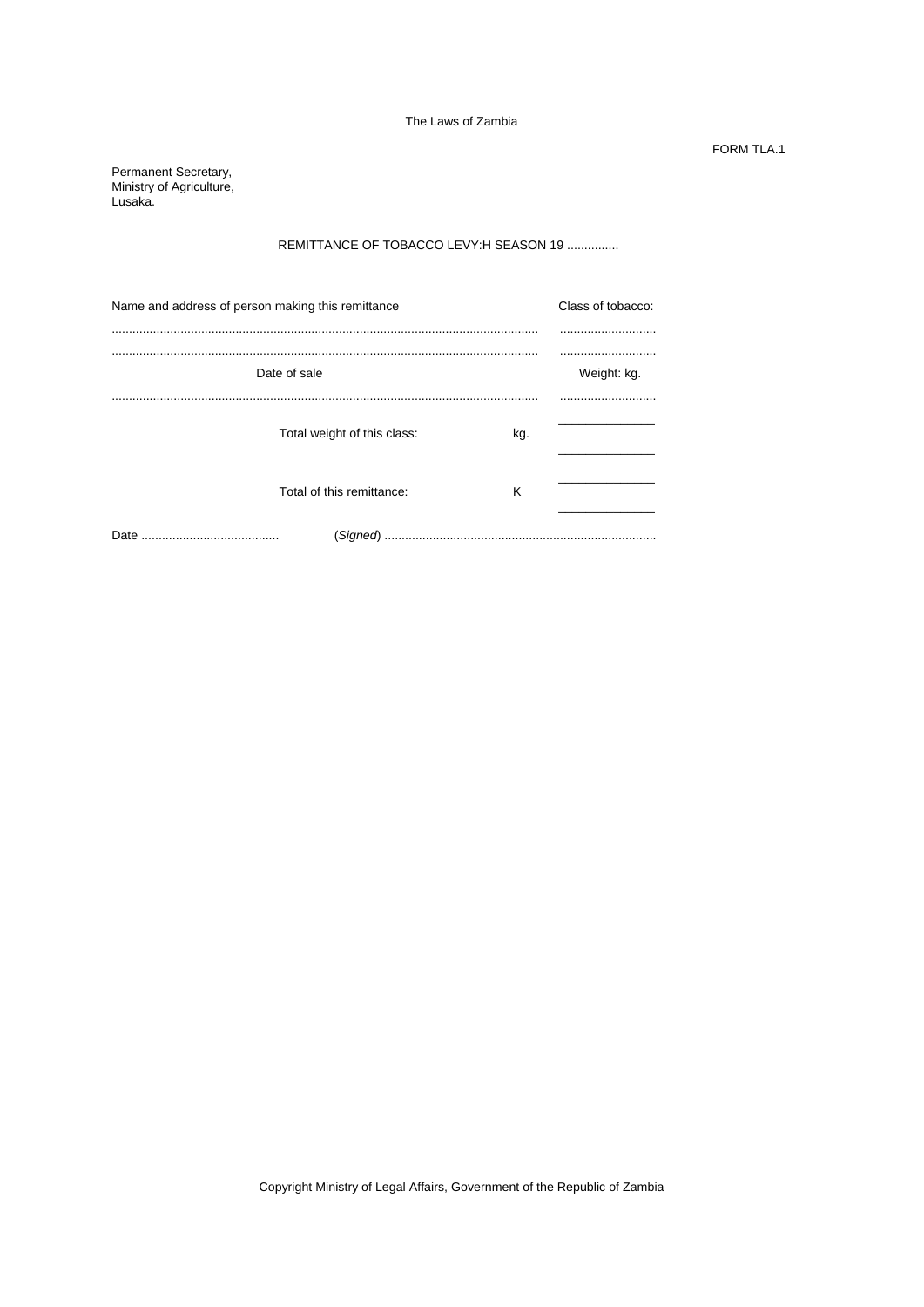FORM TLA.2

Permanent Secretary, Ministry of Agriculture, Lusaka. SUMMARY OF LEVY REMITTANCES: SEASON 19.... Name of person making this return **Name of person making this return** Class of tobacco: .............................................................................................................................. ............................ .............................................................................................................................. ............................ **Date of Remittance Amount** Amount General Receipt No. .................................................................... ............................ .................................................... Grand total of this remittance: K Date ........................................ (*Signed*) ................................................................................